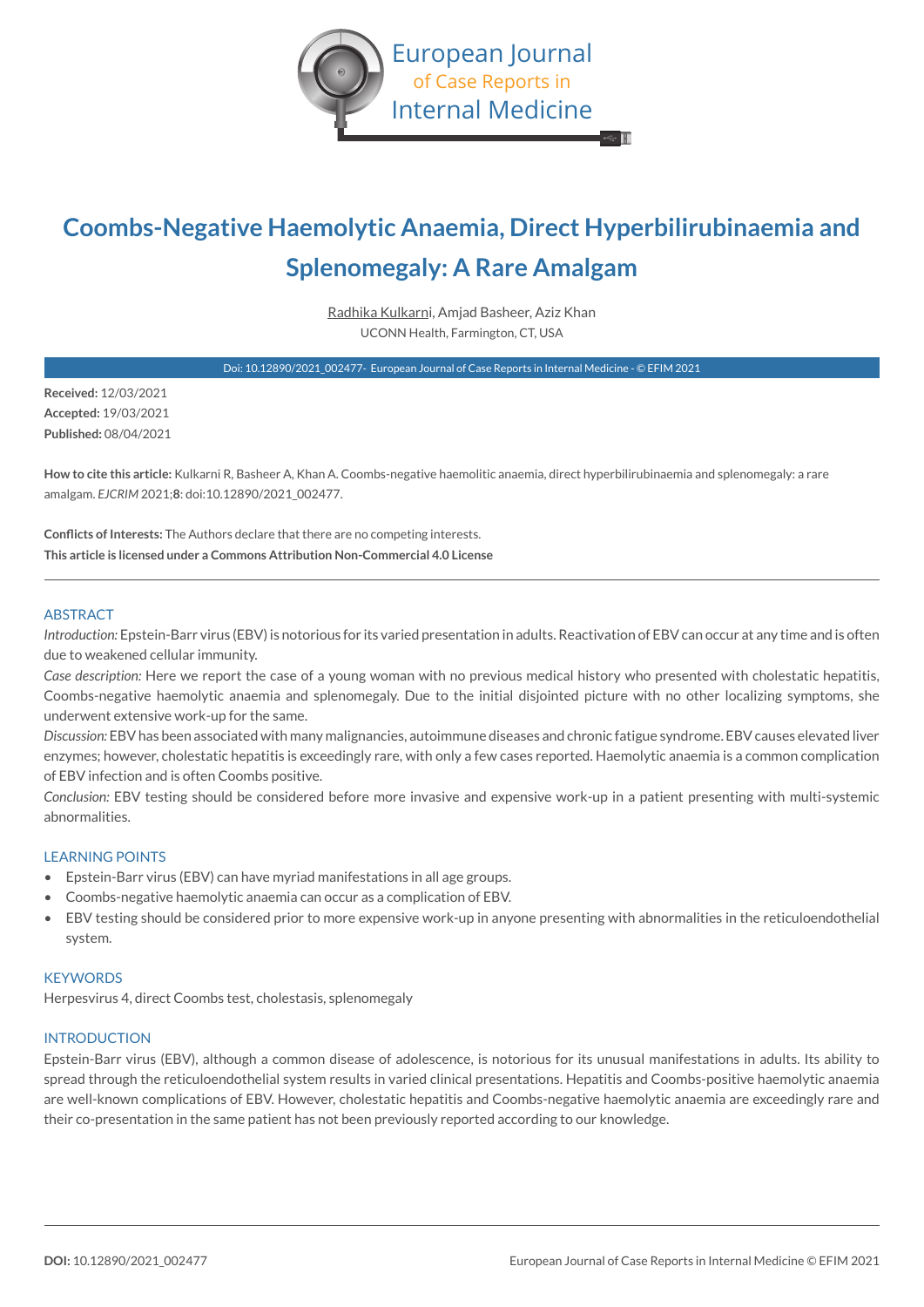

## CASE DESCRIPTION

A 19-year-old woman with no significant past medical history except for infectious mononucleosis with EBV 18 months previously, presented with a 3-day history of jaundice and high-coloured urine. She had had no symptoms in the preceding days, such as fever, chills, abdominal pain, nausea, vomiting or fatigue, and sought medical help solely after noticing the yellowish discoloration of her eyes and urine. She did not drink alcohol and denied usage of any medications, including herbal medications. She had no significant travel history or previous history of blood transfusions, but had had a tattoo 1 year ago. Family history was negative for anaemia and liver diseases. On examination, she appeared well but had deep icterus of the sclera and skin. She had a mildly tender spleen, palpable 2–3 cm below the left costal margin. No lymph nodes were palpable, and no skin rash was seen. Laboratory results were notable for Hgb 8.1 g/dl, AST 153 U/l, ALT 145 U/l, ALP 253 U/l, total bilirubin 11.2 mg/dl, direct bilirubin 8.7 mg/dl, LDH 787 U/l, haptoglobin <8 g/dl, and reticulocyte index 21%. The direct Coombs test and the Monospot test were negative. CT of the abdomen revealed splenomegaly with no evidence of intra or extrahepatic hepatobiliary obstruction. This disjointed picture, along with an initial negative Monospot test, posed a diagnostic dilemma that led to extensive infectious, hepatic and haematological work-up. The patient was tested for tick-borne disease, hepatitis, HIV, CMV and COVID-19. Examination of the peripheral smear revealed no schistocytes; however, numerous bizarre appearing lymphocytes were seen (*Fig. 1*). As her diagnosis remained a mystery even after 3 days of hospitalization, a work-up for autoimmune hepatitis and Wilson's disease was carried out. Ultimately on day 4 of hospitalization, her EBV IgG and IgM tests were positive for IgG >750 U/ml, IgM >160 U/ml, which were significantly higher than her titres from the year before (IgG 59.8 U/ml, IgM 36.5 U/ml). She spiked a fever and developed pharyngitis on day 4 of hospitalization. Flow cytometry showed the expansion of CD8-positive T-cells. Her EBV PCR showed 23,500 copies/ml. Her haemoglobin remained stable over the next 3 days, and she was discharged home in a stable condition.



*Figure 1. Peripheral smear, 100×: large, atypical lymphocyte (green pointer) with cytoplasmic vacuolation. There is no evidence of schistocytes*

#### **DISCUSSION**

Two broad differentials should be considered in a patient presenting with abnormalities of the reticuloendothelial system: infectious and neoplastic. We wish to reiterate Occam's razor – the importance of considering one common aetiology even in the presence of multisystemic dysfunction. EBV is notorious for its varied presentations. EBV causes elevated liver enzymes; however, cholestatic hepatitis is exceedingly rare, with only a few cases reported [1,2]. The pathogenesis of cholestasis in EBV is poorly understood. It may be due to host responsemediated inflammation of bile ducts rather than the direct effects of the virus [3]. Ultrasound of the abdomen is a cost-effective tool to begin work-up of cholestatic liver injury. Once excluded, medication review and infectious work-up should be pursued next. EBV is known to be associated with cold agglutinin-haemolytic anaemia, which is often Coombs positive. There are rare case reports of Coombs-negative haemolytic anaemia <sup>[4]</sup>. What is the underlying process driving the haemolysis? The pathophysiology is poorly understood. Perhaps the conventional tube technique used to detect the RBC-bound antibody does not pick up low titres of antibody. In such patients, one could try